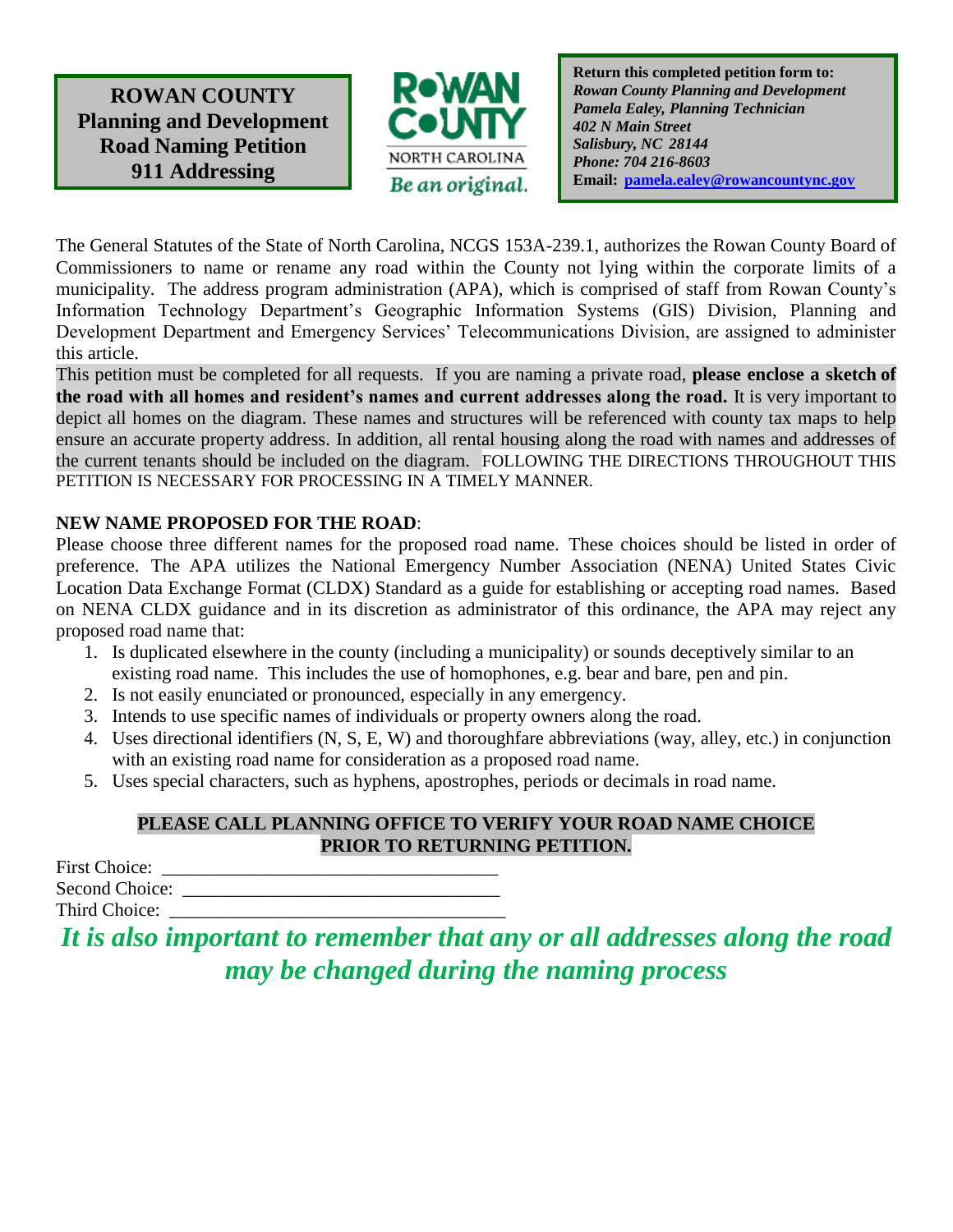# **ROAD NAME PETITION**

We the undersigned present this petition and request that a public hearing be set by the Rowan County Board of Commissioners to consider the following matter indicated by a check mark  $(\checkmark)$  and described below:

 $\Box$  Assignment of a name to an unnamed road.

 $\Box$  Changing the name of road.

Describe the location of road in relation to a major highway or state road: . Current name of the road, if it has no name, write "no name" \_\_\_\_\_\_\_\_\_\_\_\_\_\_\_\_\_\_\_\_\_\_\_\_\_\_\_. At no cost to the petitioners, Rowan County will erect a street sign after the road name has been approved by the process outlined below. However, if the petition seeks to change the name of an existing road a street sign fee of \$150 is required prior to the petition being processed.

# **Petitioners:**

Petitioners are property owners who own property along the road being named. Along with each signature include the mailing address, telephone number, tax map and parcel number. In order for the petition to be processed, a majority of the PROPERTY OWNERS along the road must be in favor of the petition. A majority consists of  $50\% + 1$  of the property owners. Petitions having less than a majority may be returned to the petition leader for additional signatures or may be submitted for board of commissioner approval through the special consideration procedure. **UNANIMOUS** and **MAJORITY** petitions may be approved by the board of commissioners following a public hearing. **SPECIAL CONSIDERATION** petitions will be processed as follows:

*Less than majority* – All property owners along the road to be named will be notified by the APA of the proposed road name choice and that no additional petitions will be accepted for consideration. Final action on the petition will be taken by the board of commissioners.

*Lack of submittal* – Failure to return a road naming petition within thirty (30) days to the APA shall indicate that property owners along the road are agreeing to use the name proposed by the APA. Final action will be taken by the board of commissioners.

# *All property owners will receive notification from the APA of the new road name and potentially their new address number after the board of commissioners' decision.*

### **Petition leader:**

One of the property owners must be the petition leader, they will be the person the APA will communicate with should there be any questions or clarifications needed, *the petition leader should be the first signature below.* The petition leader must own property along the proposed road. The petition leader should coordinate all of the property owners signatures and submit the completed petition to the Rowan County Planning and Development office.

| <b>Signature</b> | <b>Printed Name</b> | <b>Mailing Address</b> | <b>Phone Number   Tax Map#-Parcel #</b> |
|------------------|---------------------|------------------------|-----------------------------------------|
|                  |                     |                        |                                         |
|                  |                     |                        |                                         |
|                  |                     |                        |                                         |
|                  |                     |                        |                                         |
|                  |                     |                        |                                         |
|                  |                     |                        |                                         |